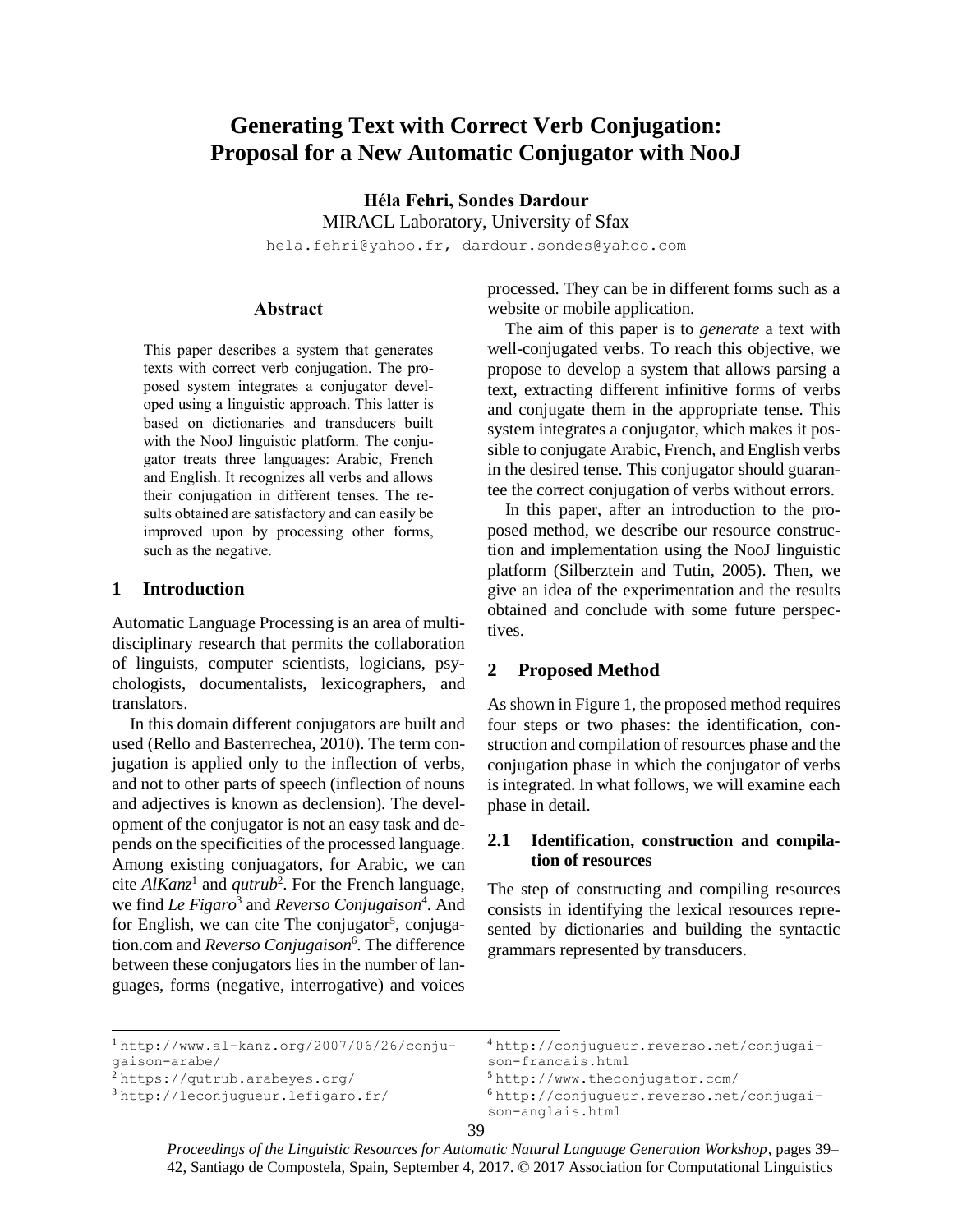

**Figure 1:** Proposed method

<span id="page-1-0"></span>**Identification of dictionaries:** A NooJ dictionary is an electronic dictionary designed for use by computer systems. A NooJ dictionary contains different entries. The structure of an entry is specific to each dictionary, but contains at least the grammatical category of the entry (Name, Adjective, Verb, etc.).

In our work, we use three dictionaries: the dictionary of Arabic verbs (verbes arabes.nod) which contains 9,257 entries (Fehri et al*.*, 2016), the dictionary of French verbs (\_dm.nod) which contains 67,983 entries (Trouilleux, 2011) and the dictionary of English verbs (\_sdic.nod) which contains 90,000 entries (Silberztein, 2003).

Each dictionary contains a derivation module to recognize the derived forms and a flexional module to recognize the inflected forms of the verb.

**Construction of grammars:** A grammar is a set of graphs. The number of grammars depends on the number of tenses treated to perform the conjugation. Note that each language has its proper tenses.

For Arabic, we have processed four tenses: the past tense (أَهَاضِي*ها al-māḍī*), the present tense ا َلا) ضَ مُْ يمض *al-muḍāriʻ*), the future tense and the [imper-](https://en.wikipedia.org/wiki/Imperative_mood)ا [ative](https://en.wikipedia.org/wiki/Imperative_mood) (لاْا يمامم *al-amr*). [Figure 2](#page-1-1) represents the conjugation of the verbs in the future (F) with different Arabic pronouns.



<span id="page-1-1"></span>**Figure 2**: Conjugation of verbs in the future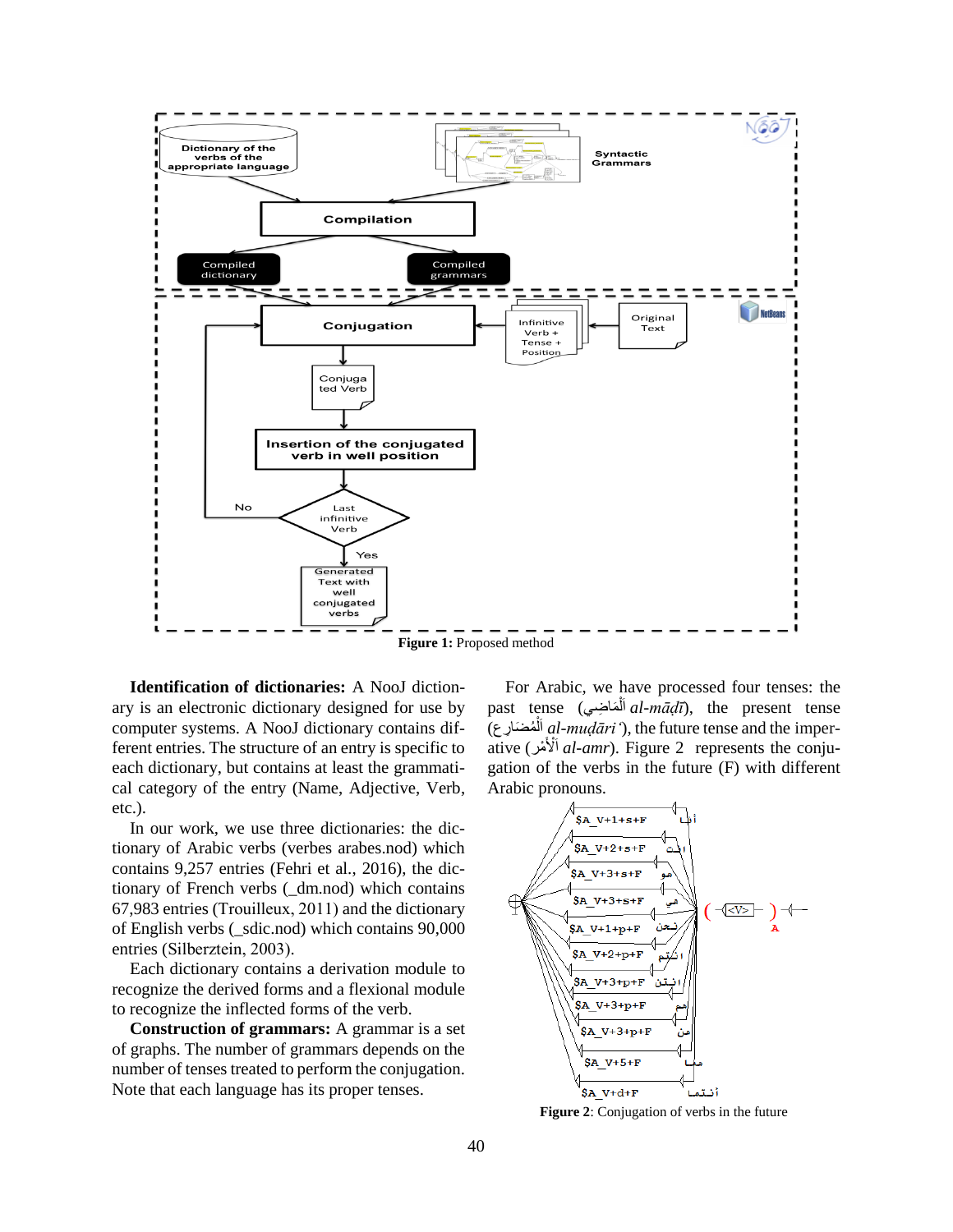For French, we have treated all tenses (present, past and future), aspects (perfective and imperfective), as well as all moods (indicative, imperative, subjunctive, conditional and gerundive). [Fig](#page-2-0)[ure 3](#page-2-0) describes the conjugation of verbs in the present tense (PR) (tense: present, mood: indicative).



**Figure 3**: Conjugation of verbs in the present tense

<span id="page-2-0"></span>For English, we have processed all possible combinations of tense, aspect and mood: present tenses (simple present and continuous present), past tenses (simple past and continuous past), present perfect tenses (present perfect (simple) and present perfect (continuous)), past perfect tenses (past perfect (simple) and past perfect (continuous)) and future tenses (simple future, continuous future, future perfect (simple) and future perfect (continuous)). [Figure 4](#page-2-1) describes the conjugation of verbs in the simple past (PT) with all pronouns.



<span id="page-2-1"></span>**Figure 4**: Conjugation of verbs in the past

**Compilation of resources:** The compilation phase consists of generating grammars and dictionaries in binary format that can be exploited in a later step.

#### **2.2 Conjugation of verbs**

The conjugation of verbs is done in three steps: parsing of the text, extraction of the infinitive form, its position and the desired tense, and conjugation of the extracted verb in the appropriate language. In our case, verbs to be conjugated and tenses are delimited by special characters such as parentheses.

To conjugate a verb, we use compiled resources described in section 2.1. Theses resources are used with command-line program *noojapply*, which is accessed from Java. Once the verb is conjugated, it will be inserted in the correct position in the generated text. The three steps mentioned will be repeated until processing of all verbs to be conjugated in the original text is complete.

# **3 Experimentation and evaluation**

The experimentation of our system is done using NooJ and Java. As mentioned above, NooJ uses syntactic and morphological grammars already built. To evaluate our work, we have applied our resources to 300 texts in different languages: Arabic, French and English. [Figure 5](#page-3-0) represents an excerpt of results obtained when applying our system to an English text.

As shown in [Figure 5,](#page-3-0) our system gives satisfactory results. However, some problems are related to the lack of standards for writing verbs (e.g., the hamza) in Arabic and the difficulties of dealing with some forms, such as the negative and interrogative forms and the passive voice.

Table 1 gives an idea about tenses and verbs processed by our system.

|                         | Languages     |        |                |
|-------------------------|---------------|--------|----------------|
|                         | <b>Arabic</b> | French | <b>English</b> |
| <b>Number of tenses</b> |               |        |                |
| <b>Number of verbs</b>  | 9 257         | 67983  | 90.000         |
| m 11 1 m<br>$C_{\pm}$   |               |        |                |

**Table 1**: Description of the conjugator.

<span id="page-2-2"></span>Note that the number of verbs indicated in [Table](#page-2-2)  [1](#page-2-2) represents only the lemmas that exist in our dictionary. The derived forms are also recognized by our system thanks to morphological grammars.